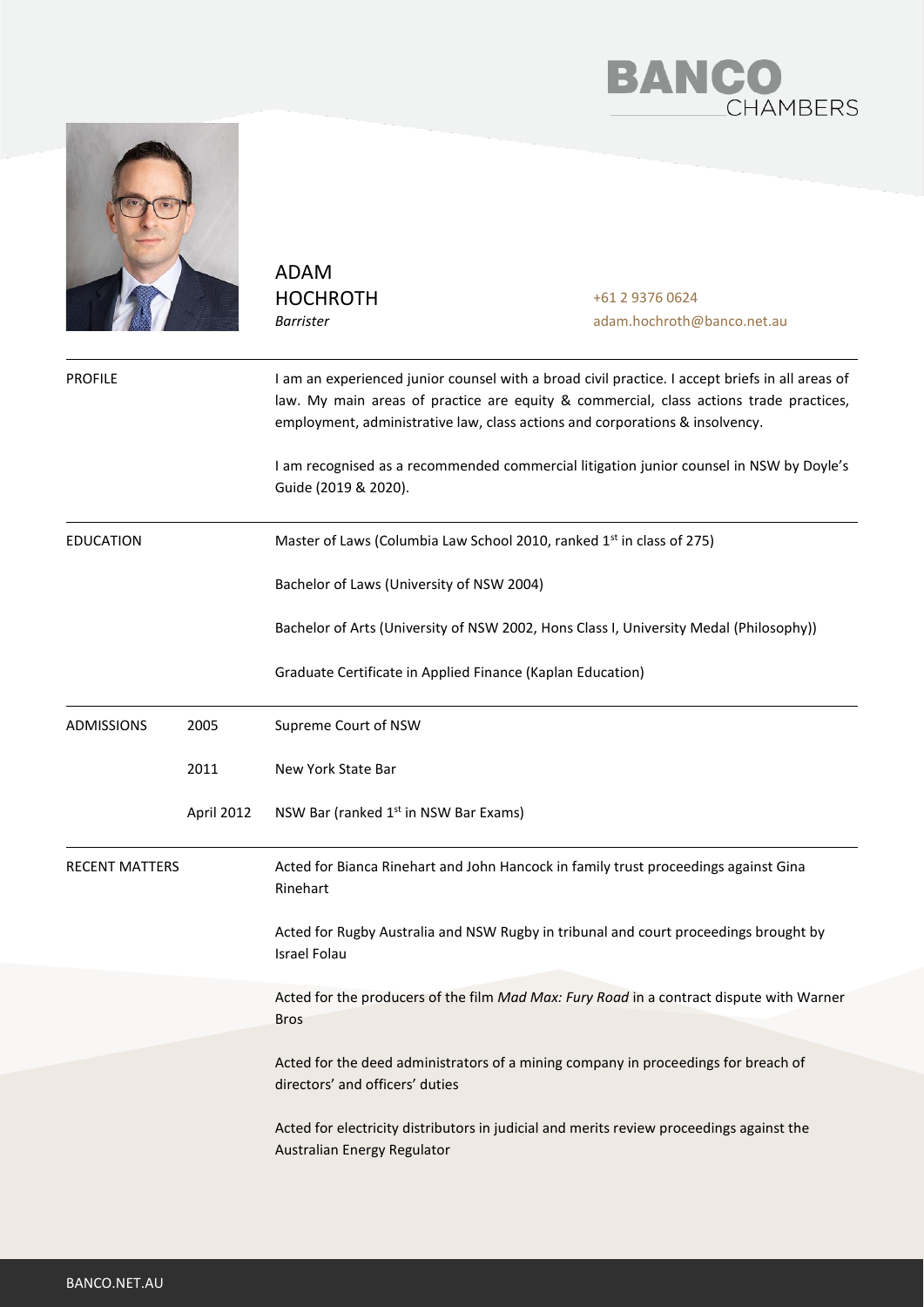

|                      | Acted for Airservices Australia in successfully resisting an employment class action<br>regarding enterprise agreement coverage                                                                                                                                                                                                                                                                        |
|----------------------|--------------------------------------------------------------------------------------------------------------------------------------------------------------------------------------------------------------------------------------------------------------------------------------------------------------------------------------------------------------------------------------------------------|
|                      | Acted for the NSW Attorney General in a charitable trust dispute over a split in the Serbian<br>Orthodox Church                                                                                                                                                                                                                                                                                        |
|                      | Acted for BHP in an industrial dispute concerning rights of entry under the Fair Work Act                                                                                                                                                                                                                                                                                                              |
|                      | Acted for the NSW Attorney General in a dispute over the interpretation of the will of the<br>artist Martin Sharp                                                                                                                                                                                                                                                                                      |
| <b>CLASS ACTIONS</b> | I have extensive experience in class actions acting for plaintiffs and defendants at all stages<br>from procedural and interlocutory hearings and in contested final hearings. Examples<br>include                                                                                                                                                                                                     |
|                      | VW Class Action - Acted for consumers against Volkswagen in the diesel emissions cheating<br>class action (successfully settled for \$127 million)                                                                                                                                                                                                                                                     |
|                      | AMP Class Action - Acted for plaintiffs concerning continuous disclosure obligations. These<br>proceedings also include "carriage disputes" and have been appealed to the High Court                                                                                                                                                                                                                   |
|                      | Sydney Light Rail Class Action - acting for plaintiff business owners claiming loss and<br>damage from the State of NSW as a result of the prolonged construction of the Sydney Light<br>Rail Project                                                                                                                                                                                                  |
|                      | Getswift Class Action - Acted for a class of plaintiffs in appeal proceedings                                                                                                                                                                                                                                                                                                                          |
|                      | Octaviar Class Action - Acted for plaintiffs concerning the \$3 billion collapse of the<br>investment fund, Octaviar                                                                                                                                                                                                                                                                                   |
|                      | Treasury Wine Class Action - Acting for the respondent company in a class action brought<br>by shareholders                                                                                                                                                                                                                                                                                            |
|                      | Workpac Class Action - Acted for Workpac in an unpaid entitlements claim brought by the<br>CFMEU on behalf of members                                                                                                                                                                                                                                                                                  |
|                      | Rivercity Class Action - Acted for a cross respondent in class action proceedings concerning<br>the financial collapse of the Rivercity Motorway in QLD.                                                                                                                                                                                                                                               |
| PRO BONO             | I am a strong believer in the Bar's obligation to contribute to the provision of pro bono legal<br>services. I participate in the Duty Barrister scheme and I have acted either pro bono or<br>briefed by Legal Aid in a range of matters including migration, housing and mental health.<br>These include the following matters in the High Court of Australia and the Federal Court of<br>Australia: |